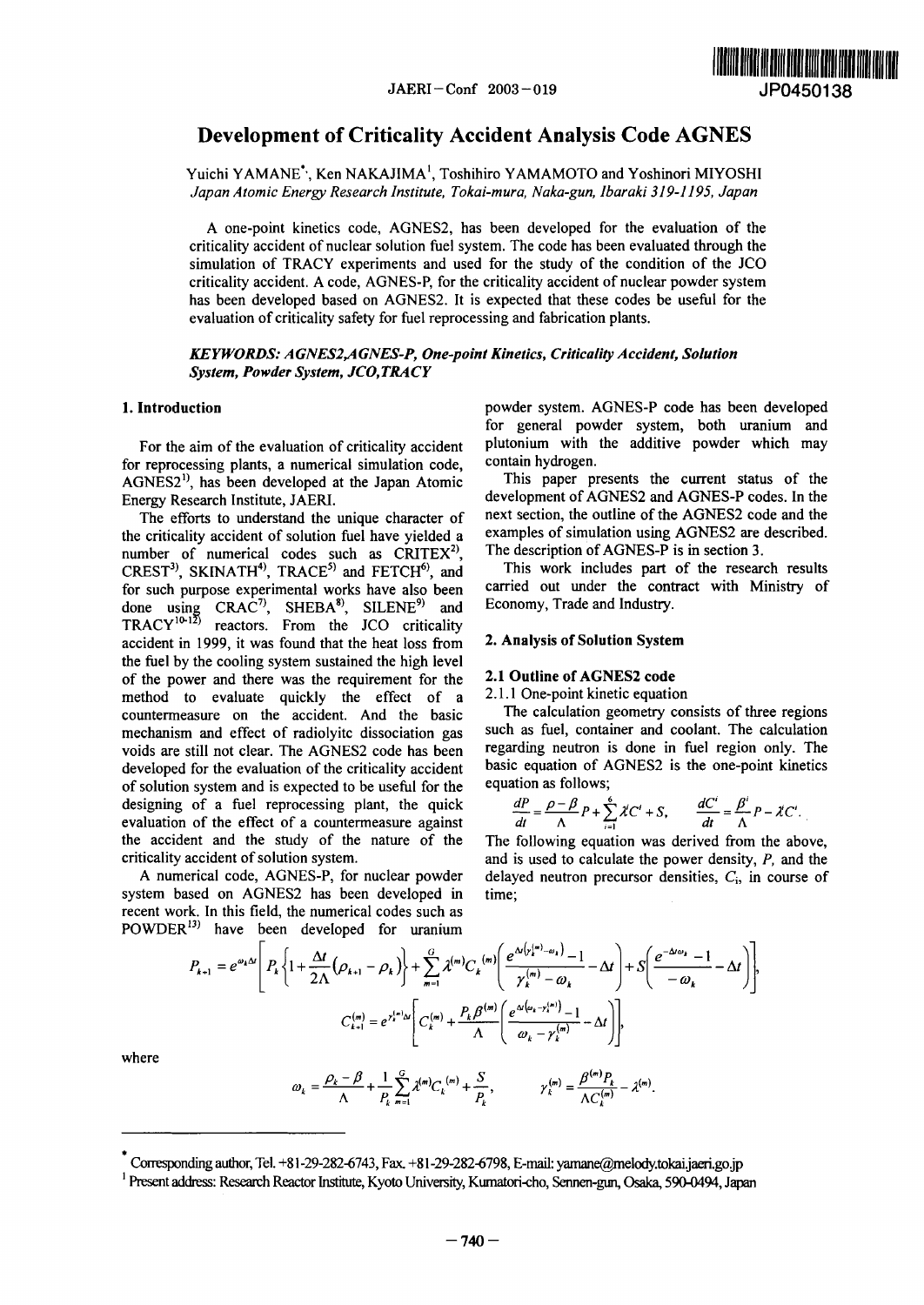(*m*) denotes the number of the group of delayed modeled as the Newton's law of cooling; neutron.  $q = k \frac{t_1 - t_0}{a}$ 

Nuclear solution fuel region is assumed to be homogeneous and only cylindrical shape can be where  $q$  is conduction heat transfer rate,  $k$ , thermal reactivity due to radiolytic dissociation gas voids, container and the atmosphere.  $\Delta \rho_{v}$ , and is represented as follows; The heat exchange between the container and

$$
\rho = \rho_0 + \Delta \rho_a + \Delta \rho_r + \Delta \rho_r.
$$

As temperature reactivity feed back, many effects natural convection of air near vertical plane.<br>
The conduction heat transfer rate  $q$  is denoted as such as Doppler effect, scattering cross section effect, The conduction of  $\frac{1}{2}$  follows; density effect, and volume expansion effect can be taken into account, if the reactivity coefficients of those are evaluated beforehand. where h is convection heat transfer coefficient,  $t_2$ , the

coolant region. The fuel and coolant regions connect Nusselt number as follows; to only the container region, and the energy released by fission in the fuel region goes to the coolant region through the container region. The where  $Nu$  is Nusselt number,  $k'$ , the heat conductivity

$$
V_{i}(\rho C_{p})_{i}\frac{\partial T_{i}}{\partial t}=\gamma_{i}PV_{i}+(hA)_{i-1}(T_{i-1}-T_{i})-(hA)_{i}(T_{i}-T_{i+1}),
$$

where  $i$  denotes region number; 1 is fuel, 2, container used; and 3, coolant region. The first term of the right hand side is the energy released in the region  $i$ , and the  $\frac{1}{2}$ second and third are the energy transferred from or to the next region. In the coolant region, this equation is written in the following form; where *Ra* is Rayleigh number and Pr, Prandtl number.

$$
V_3(\rho C_p)_3 \frac{\partial T_3}{\partial t} = \gamma_3 PV_3 + (hA)_2 (T_2 - T_1) - \omega C_{p3} (T_{out} - T_m),
$$
 They are denoted as follows;  
g \beta e(T\_2 - T\_1)H<sup>3</sup>

where  $\omega$  is the flow rate of the coolant and  $C_{p3}$  is the specific heat of the coolant.  $T_{out}$  and  $T_{in}$  represent the g is gravitational acceleration,  $\beta e$ , volumetric thermal temperatures of the coolants at the outlet and inlet, expansion coefficient and  $\nu$ , the kinematic viscosity respectively. The temperature  $T_3$  of the coolant of air.  $\alpha$  is thermal diffusivity and is denoted as region is assumed to be the average of  $T_{out}$  and  $T_{in}$  as follows; follows;

$$
T_3 = \frac{1}{2}(T_{out} + T_{in}).
$$

2.1.3 Cooling by Conduction and Natural Convection 2.1.3 Nationally dissociation gas void<br>It is known for the criticality accident of solution

Adding to the original cooling model described in  $(i,j)$  is denoted as follows; the previous section, a new model of cooling has been implemented in recent development work. In the new model, the heat energy is removed from the container region by the structural materials connected where  $v_t$  is void-energy transfer coefficient,  $\gamma_{ij}$ , power

into account the heat loss by many structural

 $P_k$  is the abbreviated form of  $P(t_k)$  and  $\Delta t = t_{k+1} - t_k$ . materials. The cooling through this virtual region is

$$
q = kA \frac{t_1 - t_0}{x},
$$

calculated by using R-Z coordinate. Total reactivity, conductivity, A, the area of heat exchange,  $t<sub>l</sub>$ , the  $\rho$ , is the sum of initial reactivity,  $\rho_0$ , added reactivity, temperature of the container,  $t_0$ , the temperature of  $\Delta \rho_a$ , temperature feedback reactivity,  $\Delta \rho_b$ , and the atmosphere and x, the distance between the

coolant regions is calculated using the model of the

$$
q = hA(t_2 - t_m),
$$

2.1.2 Thermal Calculation temperature of the container,  $t_{\infty}$ , the temperature of Temperature is considered in fuel, container and atmosphere. The symbol  $h$  is denoted as a function of

$$
h=\frac{Nu\cdot k'}{H},
$$

temperatures denoted by  $T_i$  are calculated as follows; between the container and air, and  $H$ , the height of the heat exchange area. For the expression of *Nu*, the following model recommended by Churchill<sup>15)</sup> is

$$
\mathbf{V}u = \left\{ 0.825 + \frac{0.387Ra^{1/6}}{\left[1 + \left(0.492/Pr\right)^{9/16}\right]^{8/27}} \right\}^2,
$$

$$
Ra = \frac{g\beta e(T_2 - T_\infty)H^3}{\alpha v}, \qquad \Pr = \frac{v}{\alpha}.
$$

$$
\alpha=\frac{k}{\rho C_p}.
$$

2 2.1.3 Radiolytic dissociation gas void

From the JCO accident, it was observed that the that at some level of the power, radiolytic gas voids of power, radiolytic gas voids high power was sustained by the heat loss from and a some level of the power, radiotypic gas voids solution by the cooling system. That implies the are formed along the tracks of fission products and they grow enough to give some feedback effect to the continuous removing of heat energy from the fuel they grow enough to give some reedback enect to the criticality of the solution system. The feedback of gives rise to large amount of radiation, which is such gas voids is treated as follows; the fuel region is important parameter for the planning of the counter important parameter for the planning of the counter<br>action. Therefore cooling is important problem<br>divided into some meshes in R-Z coordinate. The action. Therefore cooling is important problem.<br>Adding to the original cooling model described in balance equation of the void fraction  $F_{ij}$  in a mesh

$$
\frac{\partial F_{i,j}}{\partial t} = v_i \cdot \gamma_{i,j} \cdot P \cdot (C_{i,j} - C_0) \cdot \theta(C_{i,j} - C_0) - v_{i,j} \frac{\partial F_{i,j}}{\partial z},
$$

directly to the container and by the natural fraction and  $C_0$ , the saturation mol density of convection of air.  $\frac{d}{dx}$  is the dissociation gas.  $\theta_0$  is Heviside function.  $C_{i,j}$  is the A virtual structural material is considered to take mol density of dissociation gas, which satisfies the account the heat loss by many structural following equation;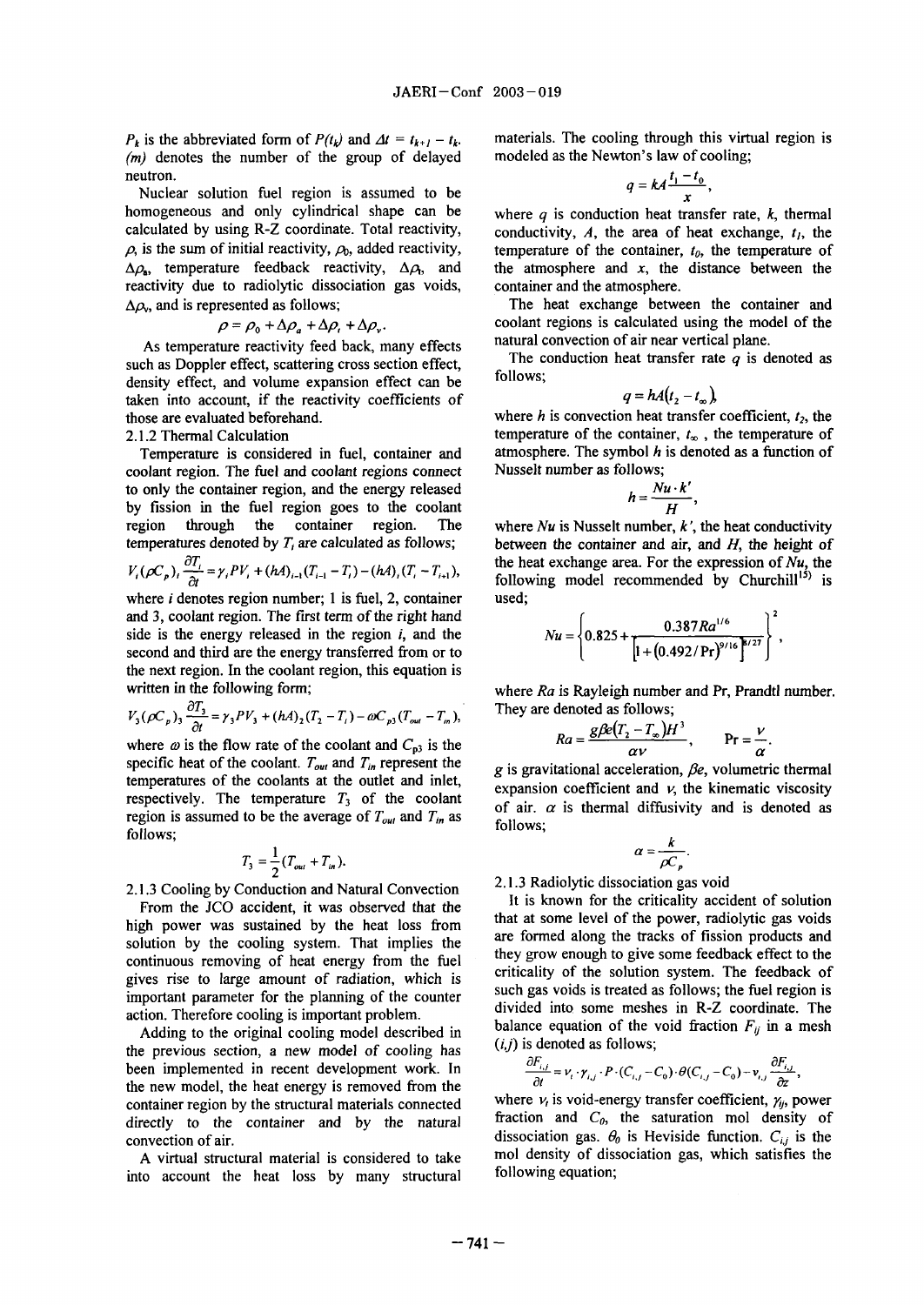$$
\frac{\partial C_{i,j}}{\partial t} = G \cdot \gamma_{i,j} \cdot P - \frac{C_{i,j}}{F_{i,j}} \nu_{i,j} \frac{\partial F_{i,j}}{\partial z} - \frac{\partial C_{i,j}}{\partial \tau}
$$

From the view point of the analysis of the solution ascends to the solution surface. Surface. Surface. Surface. Surface. Surface. Surface. Surface. Surface. Surface. Surface. Surface. Surface. Surface. Surface. Surface. S criticality accident of nuclear fuel solution, there are seems small at the bottom.<br>For another experiment, the power profile during two important time scales. The power profile during the first several minutes affects the dose of workers much longer term was also measured and plotted in the first several minutes affects the dose of workers Fig.3. In this experiment, Uranium concentration was until their evacuation. The power during the  $\frac{1}{382.3}$  gU/Lit. Acid molarity was 0.62 mol/Lit. The  $\frac{2}{382.3}$  gU/Lit. Acid molarity was 0.62 mol/Lit. following several hours is important parameter for<br>the planning of the sounter extine exist the sexual the sexual molarity of 1.5\$ was inserted by feeding the planning of the counter action against the excess reactivity of 1.5\$ was inserted by feeding  $\frac{1}{2}$  counter and  $\frac{1}{2}$  solution with the rate of 0.15 \$/sec. No external accident. In this section, two corresponding cases of solution with the rate of 0.15 \$/sec. No external TRACY experiments and the simulations using

uranyl nitrate solution as fuel. Its core tank has a **profile at about 2000** seconds and the following cylindrical shape. There is a transient rod for oscillation. In this time scale, the heat loss from reactivity insertion in the center of the core tank The simulated value shows good agreement with which contains  $B_4C$  inside it. The simulated value shows good agreement with

TRACY experiment and the result of the simulation than the experimental value. Such difference may be far it wises AGNESS and are shared in Fig. 4. The day of the experimental value. Such difference may be for it using AGNES2 code are shown in Fig. 1. In the due to the problem of the new cooling model. experiment, the fuel solution was pumped into the  $2.2.2$  JCO criticality accident core tank from its bottom to insert 2.6\$ of total excess reactivity. Uranium concentration was 422 **I.E+08** gU/Lit. Acid molarity was 0.77 mol/Lit. The feed rate of the fuel solution was 60 Lit./min, and **I.E+07** Experiment **Simulation** corresponding average reactivity insertion rate was 0.18  $\frac{1}{2}$  S/sec. No external neutron source was used.  $\geq 1.5 + 06$ 

In Fig. 1, after the large first peak, small oscillation In Fig. 1, after the targe that pound, single cosmology of the south of the south of the south of the south of the south of the south of the south of the south of the south of the south of the south of the south of the sou voids is observed in the power profile.

The result of the simulation shows good agreement  $1.5+04$ with the experiment until the second peak of the power. After the second peak, the result of simulation **I.E+03** experimental result. For the simulation, a weight for **Time** (sec) the reactivity temperature coefficient was used to **Fig.1** Power profiles of a TRACY experiment and take into account the temperature distribution due to **FIG.1** POWER POTHES OF A TKA<br>the distribution of nouver at the first nouver need. The simulation in the first 2 minutes. the distribution of power at the first power peak. The value of the weight was 1.5 at the first peak power, then decreases exponentially to be  $1.0$  in five seconds  $80$ after the first peak, because the solution was stirred **Final solution level = 53.5cm**<br> **Final solution level = 53.5cm**<br>
Simulation (average value) by convectional flow due to temperature difference **70** Experiment and radiolytic gas voids after the first power peak.  $\frac{6}{50}$  (at 45cm from the bottom)<br>Since the heat loss from the core tank during the first<br>several minutes is negligibly small for this case, an<br>assumption is possibl Since the heat loss from the core tank during the first several minutes is negligibly small for this case, an assumption is possible such that the surface of the tank is adiabatic.

For the same experiment, the temperature was also **30 ariment** measured and plotted in Fig.2. The figure shows the **and the set of the figure shows** the **calculation** (at 5cm from the bottom) solution. The temperature measured near the surface **Time** (sec) of the solution is higher than one near the bottom of the core tank, because a hot part of the solution **Fig.2** Temperature profiles of a TRACY experiment moved up to the surface. Simulated value of average and simulation in the first 2 minutes.

temperature plotted in Fig.2 is almost between two experimental values. The temperature increases like a where G is gas production rate and  $\tau$ , the dissolution step, and each step corresponds to each peak in where  $\sigma$  is gas production rate and *i*, the dissociation<br>power profile. Experimental value measured at 45cm<br> $\sigma$ from the bottom increases about 2 seconds after other **2.2 Examples of Simulation** data at the first step. Since convectional flow of solution arise at the first power peak, a hot part of the 2.2.1 Simulation of TRACY experiment solution arise at the first power peak, a hot part of the first power peak, a hot part of the solution surface. Such effect

AGNES2 code are presented.<br>AGNES2 continued about 5 hours after the reactivity insertion.<br>TRACN is a spected which were 100% prejoked. It was observed that a deep bottom in the power TRACY is a reactor which uses  $10\%$  enriched  $\frac{100}{1000}$  profile at about 2000 seconds and the following

experiment until 4000 seconds. However, as shown An example of the measured power profile of a in Fig.4, the simulated value of temperature is higher



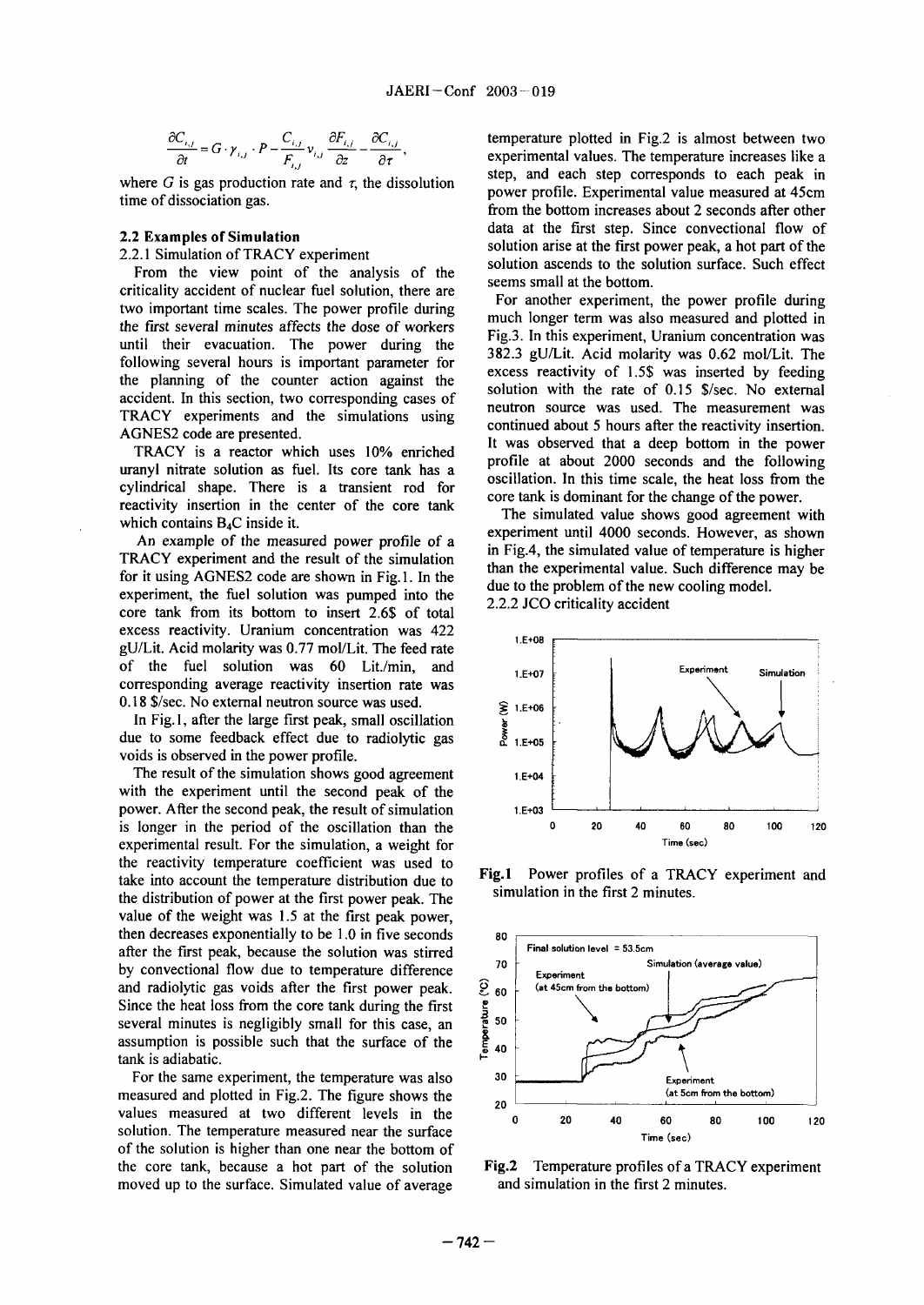

Fig.3 Power profiles of a TRACY experiment and Time(sec) simulation during 200 miuntes.

precipitation tank in the JCO company Tokai-works in 1999 was simulated using AGNES2 code for the  $1.5+0.8$ investigation of the condition which initiated the  $\frac{1.5+07}{1.5}$ accident. In this section, an example of the

The geometry of the precipitation tank was very complicated<sup>14</sup>), however, a cylindrical shape was<br>used for the simulation. It contained 18.8% enriched used for the simulation. It contained 18.8% enriched uranyl nitrate solution at that time. The uranium  $1.5+03$ concentration was 37OgU/Lit. and the acid molarity was  $0.5$ mol/Lit. The solution was poured into the  $1.5 + 0.2$ 

Since there were no information for the inserted reactivity and its insertion rate, parameter survey was **Fig.6** Simulated power profile and the record of a performed. The range of the parameters is as gamma-ray area monitor during 25 minutes. follows; the excess reactivity between  $1.5$  and  $4.5$  \$, reactivity insertion rate between 15 and 70 \$/sec and 1500 seconds is shown in Fig.6. The value of total total thermal conduction rate for the simulation was 344 total thermal conduction rate from the solution to the

insertion cases and the estimated value of the power thermal conduction rate is estimated close to such based on the record of a gamma-ray area monitor of value. But further investigation is needed for much the  $JCO<sup>14</sup>$ . The simulated values show good better estimation. agreement with the value of the gamma-ray area monitor except the detail fluctuation. From this result, 3. **Analysis of Powder System** the inserted reactivity is estimated to be close to  $1.5 -$ 3.0\$. **3.1 Development of AGNES-P code**



and simulation during 200 minutes.



A criticality accident which occurred at a **Fig.5** Simulated power profile and the record of a gamma-ray area monitor during 200 seconds.



coolant between 20 and 700 J/(s-m<sup>2</sup>·K). An example J/(s-m<sup>2</sup>·K) for this case. The result of simulation of the result of such simulation is shown in Fig.5. shows good agreement with the value of the Figure 5 shows the two different reactivity gamma-ray area monitor. From this result, the total

Another example of the power profile during For the criticality accident of MOX powder system, a one-point kinetics code, AGNES-P, has been

One of the main targets of AGNES-P is the Since the delayed neutron fraction of Pu-239 is Experiment smalled smalled smaller. The additive powder such (at 30cm from the bottom) (average value) Final solution level = 57.0cm **hydrogen and acts as a moderator.** The behavior of  $0$  2000 4000 6000 8000 10000 12000 accident is not known well, because there is no Time (sec) experimental result. Zinc stearate is solid at room temperature, melts at about 120-130'C, which is Fig.4 Temperature profiles of a TRACY experiment higher than the boiling point of water, and dissociates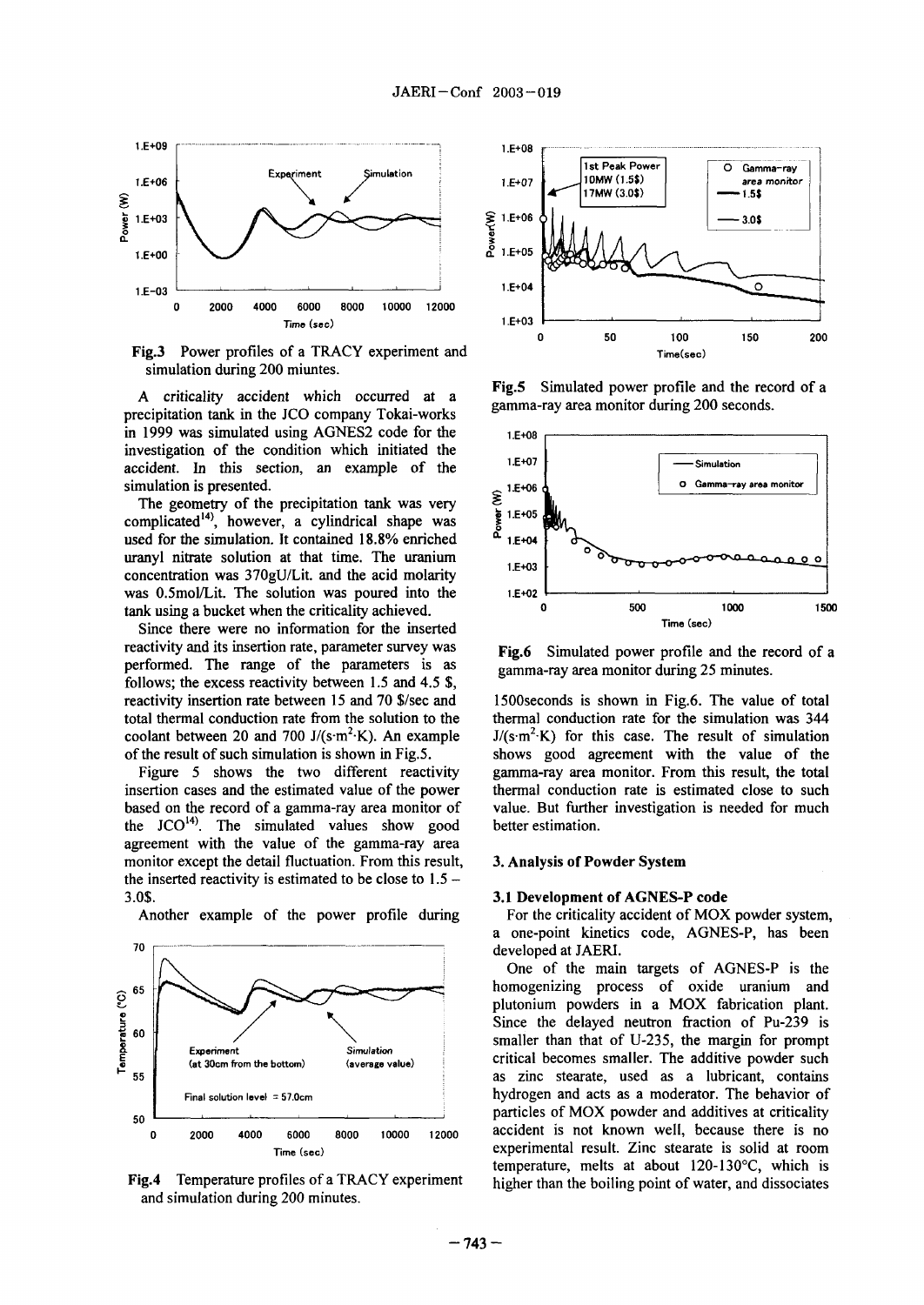could give quite different result in a criticality due to the feedbacks of temperature and boiling. accident from the wet powder system. 3.2.2 MOX Powder System

thermal calculations as AGNES2, and it implies the mixture of MOX and zinc stearate powder was assumption of homogeneity for fuel region. Part of considered and calculated using AGNES-P code to radiolytic gas void calculation is omitted, while the evaluate the power, the number of fission and the dissociation of additive powder is taken into account. achieved temperature. A typical result of preliminary

Dissociation is different phenomena from phase calculations is shown in this section. change such as melt or vaporization. In AGNES-P, The calculation conditions were as follows; The however, a simple assumption is adopted that the mixture of MOX and zinc stearate powder was excess energy is consumed for a process such as melt, contained in a cylindrical vessel of which both of the vaporization or dissociation at the specific radius and height was 40cm. The initial temperature temperature point of the process. According to this of the mixture was  $20^{\circ}$ C and its density was 1.4 $g/cm<sup>3</sup>$ . assumption, the energy balance equation in the fuel It was assumed that water flew into the mixture and region introduced above is re-written in the following criticality was achieved. In this assumption, the rate form; of reactivity insertion was 0.01\$/sec, the duration

$$
He = \gamma_1 PV_1 - (hA)_1 (T_1 - T_2),
$$
  

$$
V_1 (\rho C_p) \frac{\partial T_1}{\partial t} = He \quad \text{for He} < 0,
$$
  

$$
E_1 = He \cdot \Delta t \quad \text{for He} \ge 0.
$$

where  $E_l$  represents the latent heat. In this model, the which corresponds to the rise of temperature. It is rate of phase change, or dissociation, is determined known that the density of zinc stearate is smaller than rate of phase change, or dissociation, is determined<br>by the combination of the rates of the fission release<br>water but there is no data of its specific heat. In this by the combination of the rates of the fission release water, but there is no data of its specific heat. In this and the cooling. The mass of each phase and the coolinging is assumed that the specific heat of zinc and the cooling. The mass of each phase and the calculation, it is assumed that the specific heat of zinc<br>feedback reactivity are calculated from  $E_l$ .

A uranium powder system was calculated using calculation. AGNES-P and POWDER code to evaluate the power, Figure 10 shows the reactivity change calculated the number of fissions and the achieved temperature. The calculation condition was as follows; The  $1.5+18$   $\sim$ mixture of uranium oxide powder and water was  $\Box$   $\Box$  AGNES contained in a cylindrical vessel of which both of the<br>radius and height was 40cm. The temperature of the<br>mixture was 20°C and its density was 1.4g/cm<sup>3</sup>. It<br>was assumed that a small amount of water flew into<br>the mixture Fraction and height was 40cm. The temperature of the<br>
mixture was 20°C and its density was 1.4g/cm<sup>3</sup>. It<br>
was assumed that a small amount of water flew into<br>
the mixture and it became critical. mixture was  $20^{\circ}$ C and its density was 1.4g/cm<sup>3</sup>. It was assumed that a small amount of water flew into the mixture and it became critical.

The reactivity insertion continued until the termination of the calculation. The insertion rate was  $1.5+0.9$ 0.01\$/sec. This case was calculated using AGNES-P  $\frac{1200}{60}$  70 80 90 100 and POWDER codes. Figure 7 shows the result of the Time (sec) power, the number of fissions and the temperature of **Fig.7** Power and temperature profiles calculated the powder. In Fig.7, the temperature calculated using AGNES-P and POWDER codes. using AGNES-P code is the average value of the fuel region and the result of POWDER code is the value <sup>2</sup> of the center of the representative particle of the powder. The power increases up to the order of  $10^{17}$ <br>fission/sec. The calculation by POWDER code<br>terminated at the beginning of nucleate boiling soon<br>after the peak of the power. The inserted reactivity fission/sec. The calculation by PWDER code terminated at the beginning of nucleate boiling soon  $\frac{1}{3}$ <sup>-2</sup> after the peak of the power. The inserted reactivity  $\frac{d}{dx}$   $\frac{1}{\sqrt{\det x}}$  rotal reactivity until the peak power was about 0.9\$. While no  $-4$   $-$  Feedback reactivity discrepancy is seen between the results of both codes discrepancy is seen between the results of both codes, the comparison to experimental results is needed for  $\frac{1}{60}$   $\frac{1}{70}$   $\frac{1}{80}$   $\frac{1}{70}$   $\frac{1}{80}$   $\frac{1}{90}$   $\frac{1}{100}$ the evaluation of AGNES-P code. Figure 8 shows the  $T_{Time (see)}$ reactivity change calculated using AGENS-P. The **Fig.8** Reactivity profiles calculated using

into gas at about  $400-420^{\circ}C^{16-18}$ . Such character total reactivity decreases after the peak of the power

AGNES-P has the same feature in neutronic and The criticality accident with the homogeneous

time was 10 sec and thus the total inserted reactivity in ten seconds was 0.1\$.

Figure 9 shows the result of the power, the number of fission and the temperature calculated using  $He \Delta t$  for He  $\geq 0$ , AGNES-P. Because of the smallness of the inserted  $He \Delta t$  for He 20, reactivity, the power increases slowly to the peak, stearate is the same as water. This assumption gives smaller value of heat capacity to zinc stearate than **3.2 Example of Simulation that of the water of the same volume.** Thus zinc <br>3.2.1 Uranium Powder System **that of the water of the same volume**. Thus zinc stearate is easy to be warmed rather than water in this





AGNES-P code.